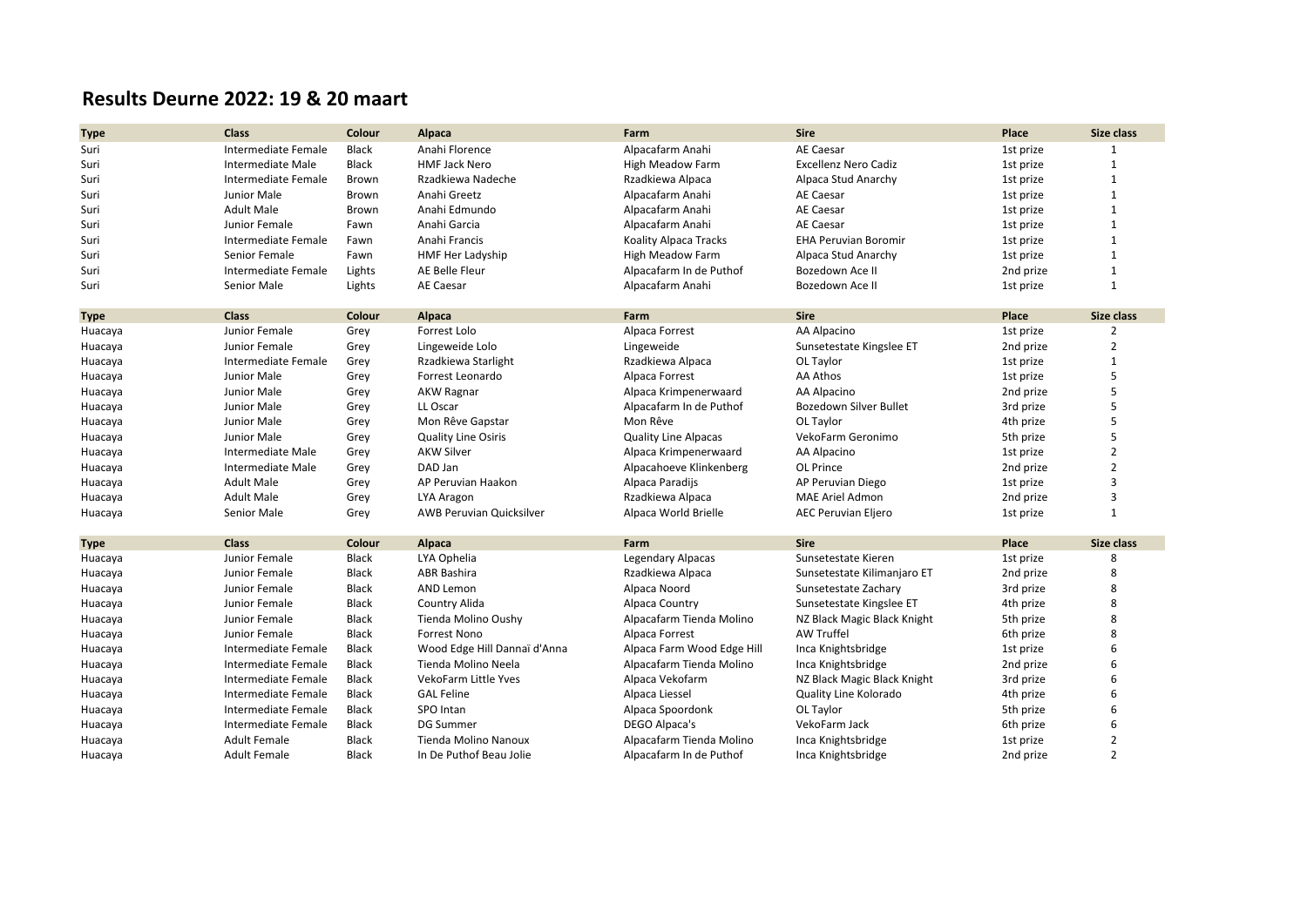| <b>Type</b> | <b>Class</b>             | Colour       | <b>Alpaca</b>                    | Farm                           | <b>Sire</b>                   | Place     | Size class     |
|-------------|--------------------------|--------------|----------------------------------|--------------------------------|-------------------------------|-----------|----------------|
| Huacaya     | Junior Male              | Black        | VekoFarm Juke                    | Alpaca Vekofarm                | NZ Black Magic Black Knight   | 1st prize | 10             |
| Huacaya     | Junior Male              | <b>Black</b> | <b>AST Aiden</b>                 | Alpaca-State                   | Sunsetestate Kieren           | 2nd prize | 10             |
| Huacaya     | Junior Male              | <b>Black</b> | <b>VB Trevor</b>                 | Alpacafarm Vorstenbosch        | Sunsetestate Zambezi ET       | 3rd prize | 10             |
| Huacaya     | Junior Male              | <b>Black</b> | Wood Edge Hill E-Jay John        | Alpaca Farm Wood Edge Hill     | <b>LYA Nitro</b>              | 4th prize | 10             |
| Huacaya     | Junior Male              | Black        | Tienda Molino Opus               | Alpacafarm Tienda Molino       | <b>LYA Nitro</b>              | 5th prize | 10             |
| Huacaya     | Junior Male              | <b>Black</b> | <b>ABR Milan</b>                 | Alpacabrammelo                 | AWG Ayran                     | 6th prize | 10             |
| Huacaya     | <b>Intermediate Male</b> | Black        | LYA No Regrets                   | Legendary Alpacas              | Sunsetestate Kieren           | 1st prize | 6              |
| Huacaya     | Intermediate Male        | Black        | <b>AND Nirvana</b>               | Alpaca Noord                   | <b>AVW Highland Emilio</b>    | 2nd prize |                |
| Huacaya     | Intermediate Male        | <b>Black</b> | <b>ABR Rico</b>                  | Alpacabrammelo                 | Sunsetestate Kilimanjaro ET   | 3rd prize |                |
| Huacaya     | Intermediate Male        | Black        | EA Paco Arturo                   | De Elshof Alpacas              | Quality Line Kolorado         | 4th prize |                |
| Huacaya     | Intermediate Male        | Black        | <b>AND Nicolas</b>               | De Gerardushoeve               | Cuesta Harrier                | 5th prize |                |
| Huacaya     | Intermediate Male        | <b>Black</b> | <b>BAM Nitesh</b>                | Bamby Alpaca Farm              | Sunsetestate Urban Tactics    | 6th prize |                |
| Huacaya     | <b>Adult Male</b>        | Black        | Tienda Molino Loxely             | Alpacafarm Tienda Molino       | Beck Brow Jimmy Choos         | 1st prize | $\mathbf{1}$   |
| <b>Type</b> | <b>Class</b>             | Colour       | Alpaca                           | Farm                           | <b>Sire</b>                   | Place     | Size class     |
| Huacaya     | Junior Female            | Brown        | LYA Mystique                     | Legendary Alpacas              | Sunsetestate Kieren           | 1st prize | 10             |
| Huacaya     | Junior Female            | Brown        | <b>DHA Rachel</b>                | Dutch Highline Alpacas         | <b>Flanders Caïro</b>         | 2nd prize | 10             |
| Huacaya     | Junior Female            | <b>Brown</b> | <b>RDA Miz Cracker</b>           | Royal Delight Alpacas          | Waratah Flats Fire Cracker    | 3rd prize | 10             |
| Huacaya     | Junior Female            | Brown        | <b>ABR Pandora</b>               | Alpacabrammelo                 | Majestic Meadows A Wanted Man | 4th prize | 10             |
| Huacaya     | Junior Female            | Brown        | AO Banka                         | Alpaca Overveld                | VekoFarm Spirit ET            | 5th prize | 10             |
| Huacaya     | Junior Female            | <b>Brown</b> | <b>BAM Oakley</b>                | Bamby Alpaca Farm              | <b>BAM Kosmo</b>              | 6th prize | 10             |
| Huacaya     | Intermediate Female      | Brown        | Brinkzicht Vaya con Dios         | <b>Brinkzicht Alpaca's</b>     | Waratah Flats Fire Cracker    | 1st prize | $\Delta$       |
| Huacaya     | Intermediate Female      | Brown        | VHA Chloë                        | Alpaca's van het Avontuur      | Three Oaks High Command       | 2nd prize | $\Delta$       |
| Huacaya     | Intermediate Female      | Brown        | AIJ Milou                        | Alpaca IJsseldelta             | Tienda Molino Galaxy          | 3rd prize | $\Delta$       |
| Huacaya     | Intermediate Female      | Brown        | AO Parly                         | Alpaca Overveld                | VekoFarm Spirit ET            | 4th prize | $\Delta$       |
| Huacaya     | <b>Adult Female</b>      | <b>Brown</b> | <b>AWB Janice</b>                | Alpaca World Brielle           | VekoFarm Jandi                | 1st prize | $\mathbf{1}$   |
| Huacaya     | Junior Male              | Brown        | <b>ABB Oakley</b>                | Alpaca Bontebok                | Sunsetestate Kieren           | 1st prize | $\overline{7}$ |
| Huacaya     | Junior Male              | Brown        | AdP Zino                         | Alpaca de Parel                | Sunsetestate Zambezi ET       | 2nd prize | $\overline{7}$ |
| Huacaya     | Junior Male              | Brown        | Colour Line Orion                | <b>Colour Line Alpacas</b>     | OL Taylor                     | 3rd prize | $\overline{7}$ |
| Huacaya     | Junior Male              | Brown        | <b>AM Stevie</b>                 | Alpaca Mountain                | Sunsetestate Bastille ET      | 4th prize | $\overline{7}$ |
| Huacaya     | Junior Male              | Brown        | AO Zeno                          | Alpaca Overveld                | VekoFarm Spirit ET            | 5th prize | $\overline{7}$ |
| Huacaya     | Junior Male              | Brown        | DWW Magnum                       | De Wollige Weide               | <b>Flanders Caïro</b>         | 6th prize | $\overline{7}$ |
| Huacaya     | Intermediate Male        | Brown        | <b>RF McKenzie</b>               | Alpacas of the River Forelands | Millduck Oregon               | 1st prize | $\overline{2}$ |
| Huacaya     | Intermediate Male        | Brown        | De Koepelhoeve Mad Max           | De Gerardushoeve               | Quality Line Go Again         | 2nd prize | $\overline{2}$ |
| Huacaya     | <b>Adult Male</b>        | Brown        | VB Igor                          | Alpacafarm Vorstenbosch        | Sunsetestate Zambezi ET       | 1st prize | $\overline{2}$ |
| Huacaya     | <b>Adult Male</b>        | Brown        | De Koepelhoeve Bjorn at Midnight | De Gerardushoeve               | Sunsetestate Stavros          | 2nd prize | $\overline{2}$ |
| Huacaya     | Senior Male              | Brown        | De Koepelhoeve Rafa              | De Koepelhoeve                 | Sunsetestate Stavros          | 1st prize | $\mathbf{1}$   |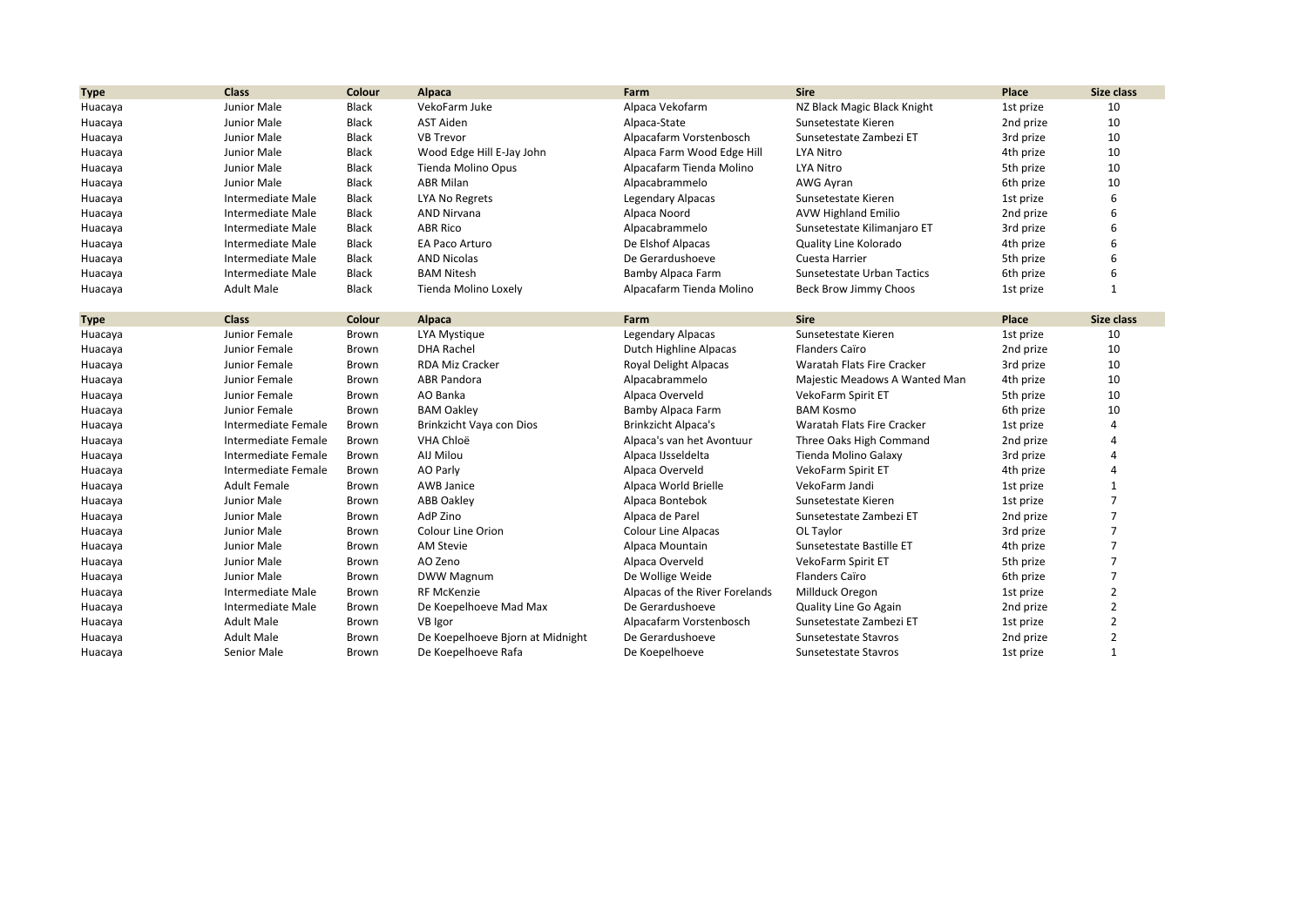| <b>Type</b> | <b>Class</b>        | Colour | Alpaca                      | Farm                           | <b>Sire</b>                    | Place     | Size class     |
|-------------|---------------------|--------|-----------------------------|--------------------------------|--------------------------------|-----------|----------------|
| Huacaya     | Junior Female       | Fawn   | LYA XS                      | <b>Legendary Alpacas</b>       | Sunsetestate Kieren            | 1st prize | 13             |
| Huacaya     | Junior Female       | Fawn   | <b>AST Aleana</b>           | Alpaca-State                   | Sunsetestate Kieren            | 2nd prize | 13             |
| Huacaya     | Junior Female       | Fawn   | VekoFarm Sierra             | Alpaca Vekofarm                | Waratah Flats Fire Cracker     | 3rd prize | 13             |
| Huacaya     | Junior Female       | Fawn   | <b>RDA Sunflower</b>        | <b>Royal Delight Alpacas</b>   | <b>WIT Don Calli</b>           | 4th prize | 13             |
| Huacaya     | Junior Female       | Fawn   | Mon Rêve Danique            | Mon Rêve                       | Quality Line Kolorado          | 5th prize | 13             |
| Huacaya     | Junior Female       | Fawn   | <b>AST Aila</b>             | Alpaca-State                   | Sunsetestate Kieren            | 6th prize | 13             |
| Huacaya     | Intermediate Female | Fawn   | LYA Once in a Blue Moon     | Legendary Alpacas              | Sunsetestate Libero            | 1st prize | 10             |
| Huacaya     | Intermediate Female | Fawn   | LYA Magic Touch             | Alpaca's van het Avontuur      | AdP Udeen                      | 2nd prize | 10             |
| Huacaya     | Intermediate Female | Fawn   | VekoFarm Amouage            | Alpaca Vekofarm                | Millduck Oregon                | 3rd prize | 10             |
| Huacaya     | Intermediate Female | Fawn   | <b>HMF Joy Star Flats</b>   | <b>High Meadow Farm</b>        | Waratah Flats Earl Grey        | 4th prize | 10             |
| Huacaya     | Intermediate Female | Fawn   | OL Sierra Morena            | Alpaca-Osli                    | Waratah Flats Earl Grey        | 5th prize | 10             |
| Huacaya     | Intermediate Female | Fawn   | <b>DHA Atlanta</b>          | Dutch Highline Alpacas         | Millduck Oregon                | 6th prize | 10             |
| Huacaya     | <b>Adult Female</b> | Fawn   | HMF Imogen                  | <b>High Meadow Farm</b>        | Softfoot Casstalas MD ET       | 1st prize | $\overline{2}$ |
| Huacaya     | <b>Adult Female</b> | Fawn   | MA Haley                    | Mochica Alpacas                | MA Angel Charlie               | 2nd prize | $\overline{2}$ |
| Huacaya     | Junior Male         | Fawn   | <b>BAM Outlaw</b>           | Bamby Alpaca Farm              | <b>BAM Kosmo</b>               | 1st prize | 13             |
| Huacaya     | Junior Male         | Fawn   | <b>ABR A Wanted Warrior</b> | Alpacabrammelo                 | Majestic Meadows A Wanted Man  | 2nd prize | 13             |
| Huacaya     | Junior Male         | Fawn   | VB Indigo                   | Alpacafarm Vorstenbosch        | VB Igor                        | 3rd prize | 13             |
| Huacaya     | Junior Male         | Fawn   | RDA Hudson                  | Royal Delight Alpacas          | Millduck Oregon                | 4th prize | 13             |
| Huacaya     | Junior Male         | Fawn   | <b>GAL Jason</b>            | Alpaca Liessel                 | Quality Line Kolorado          | 5th prize | 13             |
| Huacaya     | Junior Male         | Fawn   | ABB Odin                    | Alpaca Bontebok                | VekoFarm Aquanto               | 6th prize | 13             |
| Huacaya     | Intermediate Male   | Fawn   | <b>RF Ayers Rock</b>        | Alpacas of the River Forelands | Millduck Oregon                | 1st prize | 10             |
| Huacaya     | Intermediate Male   | Fawn   | LYA Knock-Out               | Legendary Alpacas              | Sunsetestate Kieren            | 2nd prize | 10             |
| Huacaya     | Intermediate Male   | Fawn   | VekoFarm Joop!!             | Alpaca IJsseldelta             | Millduck Oregon                | 3rd prize | 10             |
| Huacaya     | Intermediate Male   | Fawn   | AGI Go-Tess Navigator       | Alpaca Garden Inukshuk         | Quality Line Go Again          | 4th prize | 10             |
| Huacaya     | Intermediate Male   | Fawn   | <b>IDH Milan</b>            | In de Hei                      | <b>OL Madock</b>               | 5th prize | 10             |
| Huacaya     | Intermediate Male   | Fawn   | AO Tembo                    | Alpaca Overveld                | Quality Line Kolorado          | 6th prize | 10             |
| Huacaya     | <b>Adult Male</b>   | Fawn   | VekoFarm R.Redford          | Alpacafarm Vorstenbosch        | Waratah Flats Fire Cracker     | 1st prize | 3              |
| Huacaya     | <b>Adult Male</b>   | Fawn   | <b>Lindetrack Gem Twist</b> | Lindetrack                     | EP Cambridge Terminator        | 2nd prize | 3              |
| Huacaya     | <b>Adult Male</b>   | Fawn   | AO Elyan                    | Alpaca Overveld   Alpaca-Osli  | VekoFarm Spirit ET             | 3rd prize | 3              |
| Huacaya     | Senior Male         | Fawn   | MA Doctor Cody              | Mochica Alpacas                | ATD Beau Killarney's Lad       | 1st prize | $\mathbf{1}$   |
| <b>Type</b> | <b>Class</b>        | Colour | Alpaca                      | Farm                           | <b>Sire</b>                    | Place     | Size class     |
| Huacaya     | Intermediate Female | Lights | AdP Yealey Udeen            | Alpaca de Parel                | AdP Udeen                      | 1st prize | 3              |
| Huacaya     | Intermediate Female | Lights | <b>AWB Rosy</b>             | Alpaca World Brielle           | Miriquidi Titanium's Go Away   | 2nd prize | 3              |
| Huacaya     | Intermediate Female | Lights | In De Puthof Bright Beauty  | Alpacafarm In de Puthof        | <b>Purston Alexander</b>       | 3rd prize | 3              |
| Huacaya     | <b>Adult Female</b> | Lights | RF Geisha                   | Alpacas of the River Forelands | Gilt Edge Avenger              | 1st prize | $\mathbf{1}$   |
| Huacaya     | Junior Male         | Lights | AE Gold Fire                | Alpaca Eiland                  | Gilt Edge Firebrand            | 1st prize | $\overline{2}$ |
| Huacaya     | Junior Male         | Lights | OL Punisher                 | Alpaca-Osli                    | Millduck Oregon                | 2nd prize | $\overline{2}$ |
| Huacaya     | Intermediate Male   | Lights | <b>AKW Gabbar</b>           | Alpaca Krimpenerwaard          | <b>Stoney Meadows Genesis</b>  | 1st prize | Δ              |
| Huacaya     | Intermediate Male   | Lights | <b>VB Apollo</b>            | Alpacafarm Vorstenbosch        | Sunsetestate Zambezi ET        | 2nd prize |                |
| Huacaya     | Intermediate Male   | Lights | Lindetrack Zenith           | Lindetrack                     | VekoFarm Peruvian Don Corleone | 3rd prize | Δ              |
| Huacaya     | Intermediate Male   | Lights | <b>AWB Peruvian Fuerte</b>  | Alpaca World Brielle           | <b>AWB Peruvian Taco</b>       | 4th prize | Δ              |
| Huacaya     | <b>Adult Male</b>   | Lights | <b>HMF Inspiring</b>        | Alpaca Eiland                  | Cambridge Gilt Edge            | 1st prize | $\mathbf{1}$   |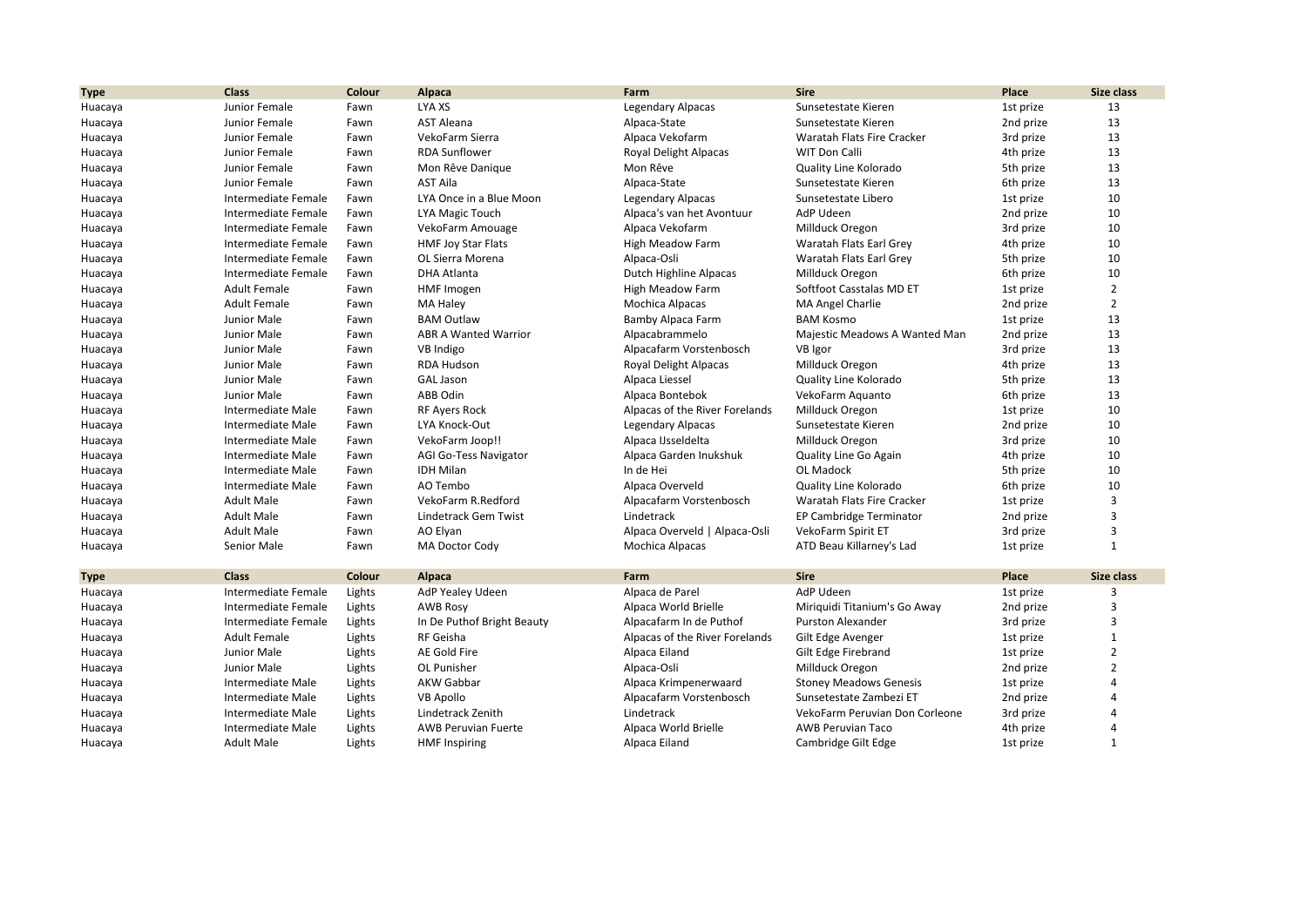| <b>Type</b>        | <b>Class</b>                           | Colour         | Alpaca                                                | Farm                                    | <b>Sire</b>                              | Place                  | Size class        |
|--------------------|----------------------------------------|----------------|-------------------------------------------------------|-----------------------------------------|------------------------------------------|------------------------|-------------------|
| Huacaya            | Junior Female                          | White          | LL Odessa                                             | Lubosch Land Alpacafarm                 | Cambridge Legality                       | 1st prize              | 10                |
| Huacaya            | Junior Female                          | White          | <b>ABB Olwyn</b>                                      | Alpaca Bontebok                         | AGI Jagger Fine Kommiss                  | 2nd prize              | 10                |
| Huacaya            | Junior Female                          | White          | Lingeweide Juna                                       | Lingeweide                              | CD Thiago                                | 3rd prize              | 10                |
| Huacaya            | Junior Female                          | White          | AE Saar                                               | Alpaca Eiland                           | <b>Flanders Cassius</b>                  | 4th prize              | 10                |
| Huacaya            | Junior Female                          | White          | <b>ABR White Diamond</b>                              | Alpacabrammelo                          | <b>ABR Allesio</b>                       | 5th prize              | 10                |
| Huacaya            | Junior Female                          | White          | Rzadkiewa Riva                                        | Rzadkiewa Alpaca                        | Rzadkiewa Hurricane                      | 6th prize              | 10                |
| Huacaya            | Intermediate Female                    | White          | AdP Yanti                                             | Alpaca de Parel                         | <b>VekoFarm Antares</b>                  | 1st prize              | 6                 |
| Huacaya            | Intermediate Female                    | White          | SPO Ivanka                                            | Alpaca-Osli                             | Quality Line Kolorado                    | 2nd prize              | 6                 |
| Huacaya            | Intermediate Female                    | White          | <b>RF Noosa</b>                                       | Alpacas of the River Forelands          | CD Thiago                                | 3rd prize              | 6                 |
| Huacaya            | Intermediate Female                    | White          | OL Fleur                                              | De Wollige Weide                        | Quality Line Kolorado                    | 4th prize              | 6                 |
| Huacaya            | Intermediate Female                    | White          | <b>ABB Norah</b>                                      | Alpaca Bontebok                         | ABB Zambuka                              | 5th prize              | 6                 |
| Huacaya            | Intermediate Female                    | White          | De Koepelhoeve Peruvian Hot Summerda De Koepelhoeve   |                                         | AWB Peruvian Giacomo                     | 6th prize              | 6                 |
| Huacaya            | <b>Adult Female</b>                    | White          | De Koepelhoeve Peruvian Cheerleader Gi De Koepelhoeve |                                         | AH Peruvian Grandstander                 | 1st prize              | $\overline{3}$    |
| Huacaya            | <b>Adult Female</b>                    | White          | AE Pip                                                | Alpacafarm De Beemden                   | AE Sambouca                              | 2nd prize              | 3                 |
| Huacaya            | <b>Adult Female</b>                    | White          | <b>MA Hermione</b>                                    | Mochica Alpacas                         | MA Alexandro                             | 3rd prize              | 3                 |
| Huacaya            | Junior Male                            | White          | <b>IDH Macho</b>                                      | In de Hei                               | <b>WEST Commodus ET</b>                  | 1st prize              | 13                |
| Huacaya            | Junior Male                            | White          | AdP Zoran                                             | Alpaca de Parel                         | Sunsetestate Zambezi ET                  | 2nd prize              | 13                |
| Huacaya            | Junior Male                            | White          | <b>DHA King David</b>                                 | Dutch Highline Alpacas                  | <b>AGI Jagger Fine Kommiss</b>           | 3rd prize              | 13                |
| Huacaya            | Junior Male                            | White          | <b>FAL Titanium</b>                                   | Farm Alpaca Ligthart                    | <b>Quality Line Ghost</b>                | 4th prize              | 13                |
| Huacaya            | Junior Male                            | White          | RF Kibo                                               | Alpacas of the River Forelands          | CD Thiago                                | 5th prize              | 13                |
| Huacaya            | Junior Male                            | White          | Mon Rêve Navaron                                      | Mon Rêve                                | Millduck Stallone                        | 6th prize              | 13                |
| Huacaya            | Intermediate Male                      | White          | De Koepelhoeve Tropical Sensation                     | De Koepelhoeve                          | <b>AWB Peruvian Giacomo</b>              | 1st prize              | 3                 |
|                    | Intermediate Male                      | White          | <b>AANL Nikay Phantom</b>                             | Alpaca America                          | <b>Quality Line Ghost</b>                | 2nd prize              | 3                 |
| Huacaya<br>Huacaya | Intermediate Male                      | White          | <b>AHK Chris</b>                                      | Alpacahoeve Klinkenberg                 | Tienda Molino Iggy Pop                   | 3rd prize              | $\overline{3}$    |
|                    | <b>Adult Male</b>                      | White          | <b>AKW Gush</b>                                       |                                         |                                          |                        | $\overline{3}$    |
| Huacaya            |                                        |                |                                                       | Alpaca Krimpenerwaard                   | <b>Quality Line Ghost</b>                | 1st prize              | 3                 |
| Huacaya            | <b>Adult Male</b><br><b>Adult Male</b> | White<br>White | <b>AANL Lightning Crashes</b><br>AE Avalance Dorado   | Alpaca America<br>Alpacafarm De Beemden | <b>Quality Line Ghost</b><br>AE Sambouca | 2nd prize<br>3rd prize | $\overline{3}$    |
| Huacaya            |                                        | White          |                                                       |                                         |                                          |                        | $\mathbf{1}$      |
| Huacaya            | <b>Senior Male</b>                     |                | AANL Kyron Tropikós                                   | Alpaca America                          | <b>Quality Line Foreigner</b>            | 1st prize              |                   |
| <b>Type</b>        | <b>Class</b>                           | Colour         | Alpaca                                                | Farm                                    | <b>Sire</b>                              | Place                  | <b>Size class</b> |
| Huacaya            | Junior Female                          | Multi          | <b>Quality Line Odessa</b>                            | <b>Quality Line Alpacas</b>             | Quality Line Go Again                    | 1st prize              | 3                 |
| Huacaya            | Junior Female                          | Multi          | <b>AKW Shannon</b>                                    | Alpaca Krimpenerwaard                   | AA Alpacino                              | 2nd prize              | $\overline{3}$    |
| Huacaya            | Junior Female                          | Multi          | <b>AHK Aurora</b>                                     | Alpacahoeve Klinkenberg                 | Tienda Molino Iggy Pop                   | 3rd prize              | $\overline{3}$    |
| Huacaya            | Intermediate Female                    | Multi          | LYA Spot On!                                          | <b>Legendary Alpacas</b>                | AGI Jagger Fine Kommiss                  | 1st prize              | $\overline{7}$    |
| Huacaya            | Intermediate Female                    | Multi          | <b>VB Iris</b>                                        | Alpacafarm Vorstenbosch                 | Sunsetestate Zambezi ET                  | 2nd prize              | $\overline{7}$    |
| Huacaya            | Intermediate Female                    | Multi          | AE Dushi                                              | Alpacafarm De Beemden                   | <b>AWS Hades</b>                         | 3rd prize              | $\overline{7}$    |
| Huacaya            | Intermediate Female                    | Multi          | <b>Castle Creek Pauline</b>                           | Alpacafarm Anahi                        | VekoFarm Joshua                          | 4th prize              | $\overline{7}$    |
| Huacaya            | Intermediate Female                    | Multi          | AO Malaika                                            | Alpaca Overveld                         | VekoFarm Spirit ET                       | 5th prize              | $\overline{7}$    |
| Huacaya            | Intermediate Female                    | Multi          | <b>AHK Cado</b>                                       | Alpacahoeve Klinkenberg                 | Tienda Molino Iggy Pop                   | 6th prize              | $\overline{7}$    |
| Huacaya            | <b>Adult Female</b>                    | Multi          | AHK Zoey                                              | Alpacahoeve Klinkenberg                 | Tienda Molino Iggy Pop                   | 1st prize              | $\mathbf{1}$      |
| Huacaya            | Junior Male                            | Multi          | <b>RF Denzell</b>                                     | Alpacas of the River Forelands          | Millduck Oregon                          | 1st prize              | $\overline{2}$    |
| Huacaya            | Junior Male                            | Multi          | In de Puthof Colordot Casanova                        | Alpacafarm In de Puthof                 | Inca Excalibur                           | 2nd prize              | $\overline{2}$    |
| Huacaya            | Intermediate Male                      | Multi          | Quality Line Nibb-it                                  | <b>Quality Line Alpacas</b>             | Quality Line Go Again                    | 1st prize              | $\overline{7}$    |
| Huacaya            | Intermediate Male                      | Multi          | <b>IDH Rabbit</b>                                     | In de Hei                               | OL Taylor                                | 2nd prize              | $\overline{7}$    |
| Huacaya            | Intermediate Male                      | Multi          | <b>VB Herakles</b>                                    | Alpacafarm Vorstenbosch                 | Sunsetestate Zambezi ET                  | 3rd prize              | $\overline{7}$    |
| Huacaya            | Intermediate Male                      | Multi          | AZ Winnetou                                           | De Wollige Weide                        | Flanders Caïro                           | 4th prize              | $\overline{7}$    |
| Huacaya            | Intermediate Male                      | Multi          | <b>AHK Simon</b>                                      | Alpacahoeve Klinkenberg                 | Tienda Molino Iggy Pop                   | 5th prize              | $\overline{7}$    |
| Huacaya            | Intermediate Male                      | Multi          | <b>AANL Naughty Spotty</b>                            | Alpaca America                          | Tienda Molino Iggy Pop                   | 6th prize              | $\overline{7}$    |
| Huacaya            | <b>Adult Male</b>                      | Multi          | AE Jaquinto                                           | Alpacafarm De Beemden                   | AE Sambouca                              | 1st prize              | $\overline{2}$    |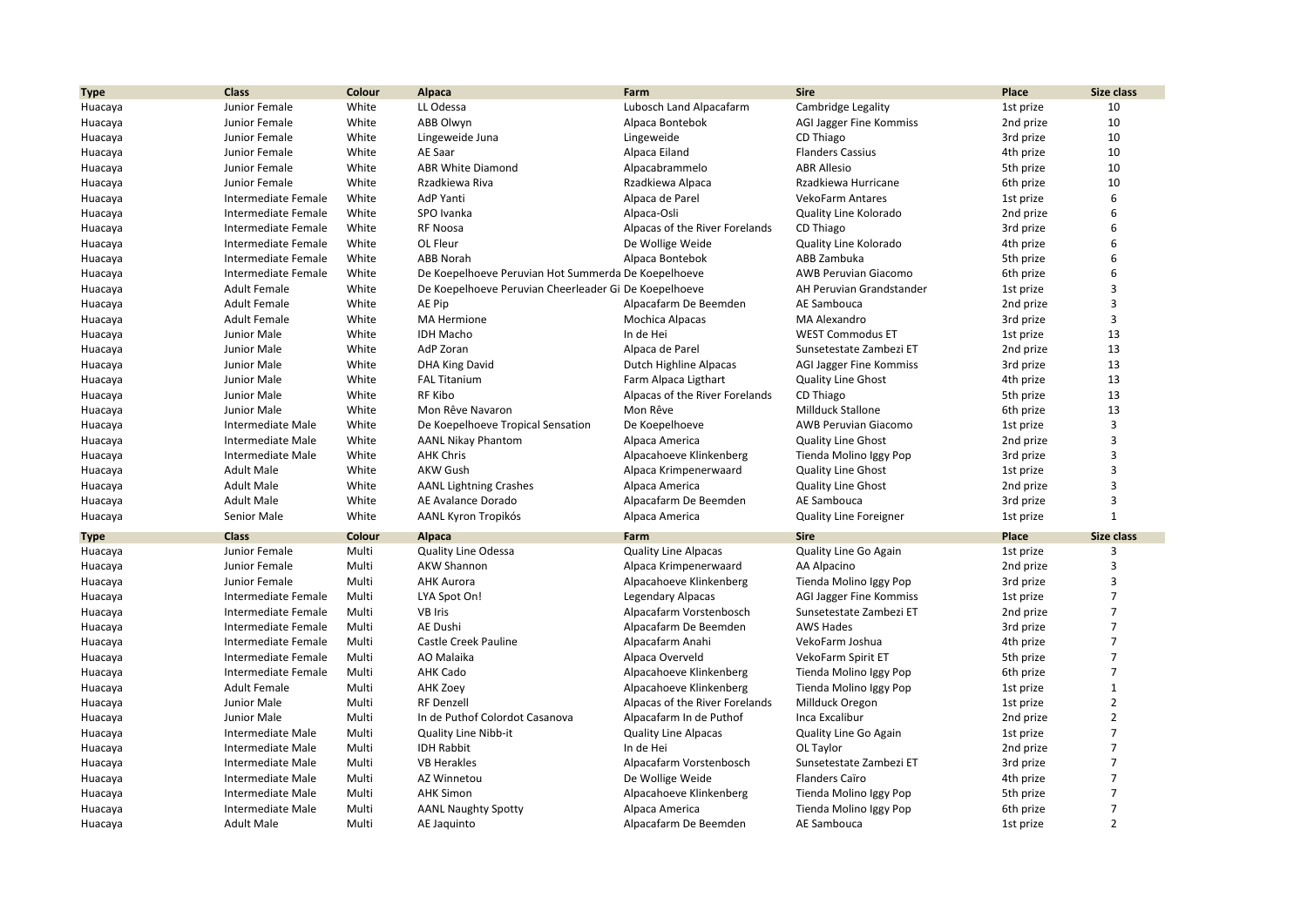| Huacaya | Adult Male | Multi | <b>IDH Jorvin</b> | In de Hei | L Taylor عال | 2nd prize<br>$\mathcal{L} = \{ \mathcal{L} \}$<br>___ |  |
|---------|------------|-------|-------------------|-----------|--------------|-------------------------------------------------------|--|
|---------|------------|-------|-------------------|-----------|--------------|-------------------------------------------------------|--|